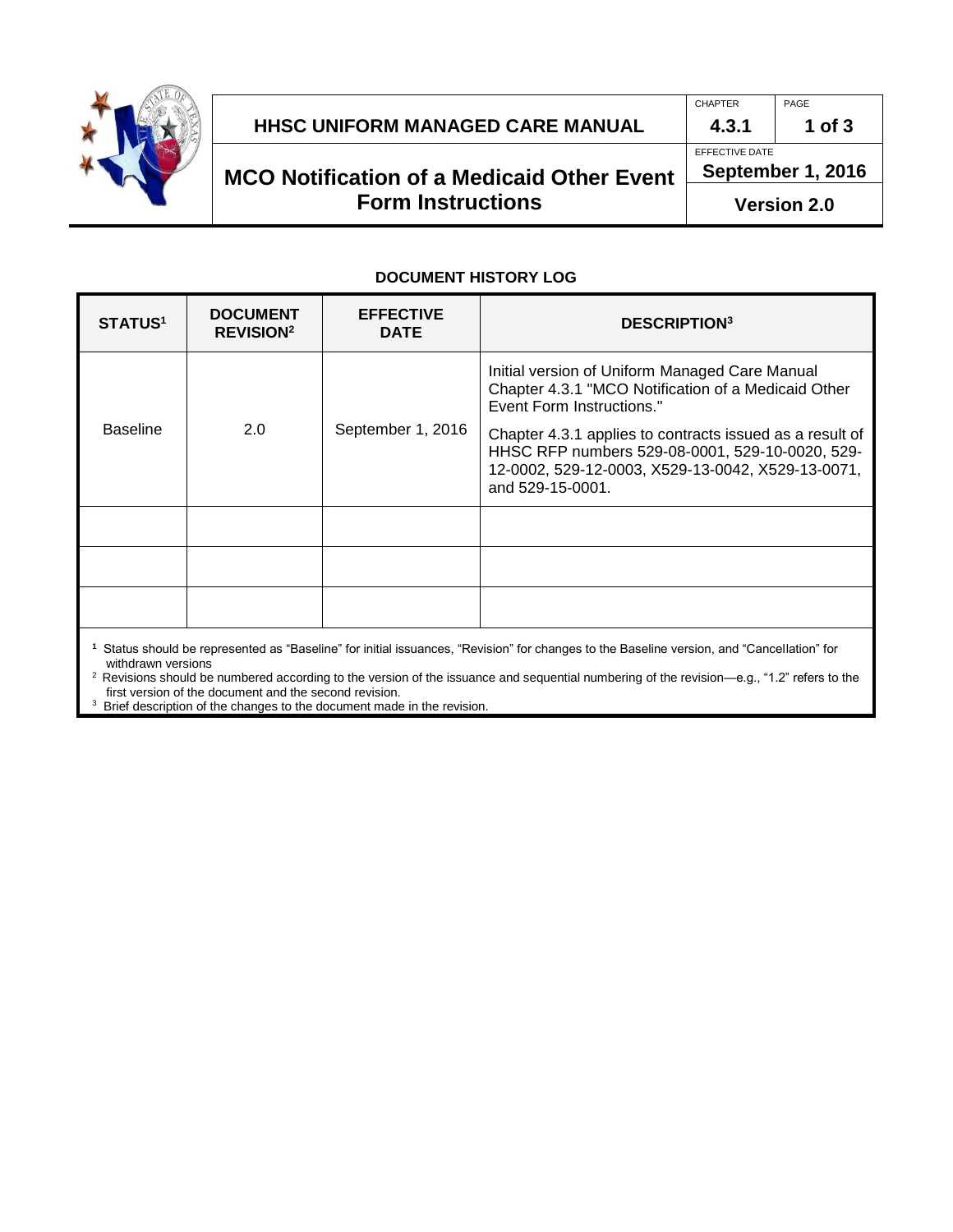

**September 1, 2016**

**Version 2.0**

### **I. Applicability of Chapter 4.3.1**

This Chapter applies to Managed Care Organizations (MCOs) participating in the STAR, STAR+PLUS, and STAR Kids Programs and Dental Contractors providing Children's Medicaid Dental Services. The term "MCO" includes health maintenance organizations (HMOs), exclusive provider organizations (EPOs), insurers, Dental Contractors, and any other entities licensed or approved by the Texas Department of Insurance.

#### **II. General Instructions**

Per Section XXI, letter C. Medicaid Other Events of UMCM Chapter 4.3 Marketing and Member Materials Policy, the MCO must provide prior notice of other events to the HHSC ASC by emailing a completed *MCO Notification of a Medicaid Other Event* form to [TXMedicaidEvents@maximus.com.](mailto:TXMedicaidEvents@maximus.com) The *MCO Notification of a Medicaid Other Event* form is located in UMCM Chapter 4.3.2. Notice must be provided by close of business at least two (2) Business Days prior to the event.

## **III. MCO Notification of a Medicaid Other Event Form Instructions**

The MCO must complete the *Contact Information* and *Event Information* sections of the form only. The *For HHSC ASC Use Only* section should be left blank.

- 1) **Contact Person:** Enter the name of an MCO representative knowledgeable about the event who may be contacted for questions.
- 2) **Contact E-mail Address:** Enter the email address of the MCO contact person.
- 3) **Contact Phone Number:** Enter the phone number of the MCO contact person.
- 4) **Contact Fax Number:** Enter the fax number of the MCO contact person.
- 5) **Organization:** Enter the name of the MCO conducting the event.
- 6) **Name of Event:** Enter the event name.
- 7) **Type of Event:** Check the type of event to be conducted: Presentation, Community Event, Health Fair, Nursing Facility Activity Event, or Other. If Other is selected, enter the type of event to be conducted.
- 8) **Time of Event:** Enter the start and end times for the event.